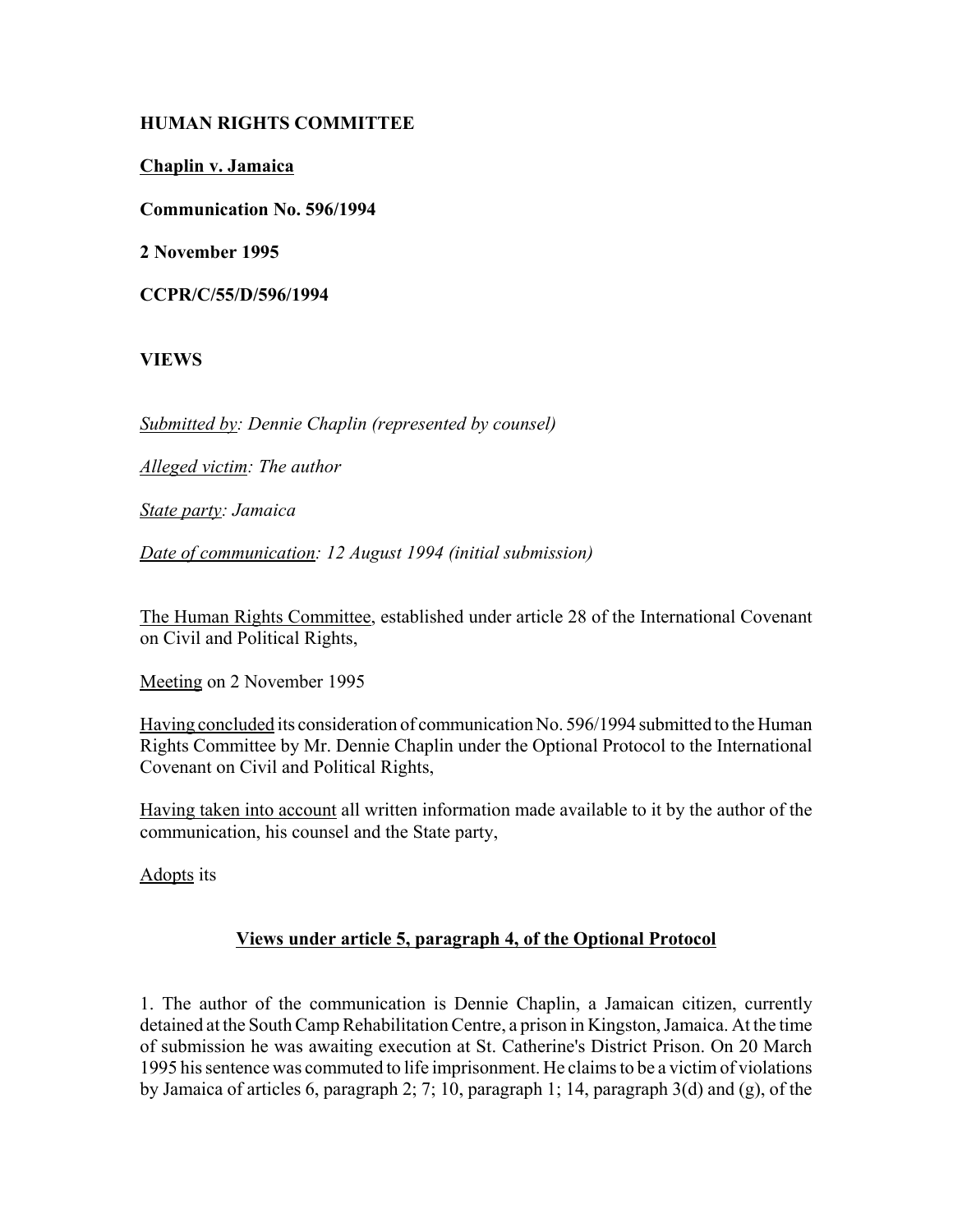International Covenant on Civil and Political Rights. He is represented by counsel.

# The facts as submitted by the author

2.1 The author was convicted together with his co-defendants, Peter Grant and Howard Malcolm<sup>1</sup>, of the murder of one Vincent Myrie and sentenced to death on 15 December 1988, by the St. James Circuit Court, Montego Bay, Jamaica. Their appeal was refused by the Court of Appeal of Jamaica on 16 July 1990. On 22 November 1993, the author's Petition for Special Leave to Appeal to the Judicial Committee of the Privy Council was dismissed.

2.2 It is contended by counsel that constitutional remedies are not, in practice, available to the author, who lacks financial means. Counsel submits therefore that all domestic remedies have been exhausted for purposes of the Optional Protocol and refers to the Committee's jurisprudence in similar cases. 2

2.3 The case for the prosecution was that, on 18 June 1987, at 11:00 am, Myrie was stabbed in the back, bludgeoned with an iron bar, and that petrol was poured over him and then set alight. The prosecution's case was based on statements made by the accused to the police as well as on circumstantial evidence

2.4 During the trial, Peter Grant's uncle testified that, on 18 June 1987, the author and Peter Grant had come to his home at about 7:00 am to borrow a Red Morris Marina pick-up truck. Grant's uncle was unable to lend the pick-up as he had promised it to Mr. Myrie. Grant and the author left saying that they would arrange to borrow the car directly from Myrie. Another witness (SW) testified that at 8 am she was given a lift from Johnson Town to Hopewell and that there were 3 other men in the truck; one she identified as Howard Malcolm. She also testified to seeing an iron bar protruding from the box in the back of the pick-up. A third witness (SC) testified that at 11:00 am, while walking along the Lithe road, she saw first a burning plastic jug on the side of the road and then noticed a red pick-up truck which passed her twice going in different directions. Finally a petrol station attendant saw the pick-up at 1:00 pm, at the petrol station in Ramble.

2.5 The author's aunt testified that he and Peter Grant had come to her place, on 19 June 1987. The author told her that he was: "Mix up in a little trouble" and asked to leave the pick-up at her premises, she agreed and the author also left her the car keys and licence plates.

2.6 On 3 July 1987, the author was arrested. The author took the police to his aunt's home where the pick-up was recovered. Later that same day, at Montego Bay Police Station, the author gave a written statement to Sergeant Hart under caution, in the presence of a Justice of the Peace, Magistrate Allan Goodwill. In the statement the author admitted participating in the murder and implicated Peter Grant and Howard Malcolm. Later at the trial the author affirmed that the statement had not been voluntary, but rather that he had been tortured to procure the confession.

2.7 The author's co-accused Peter Grant and Howard Malcolm, were arrested on 13 July and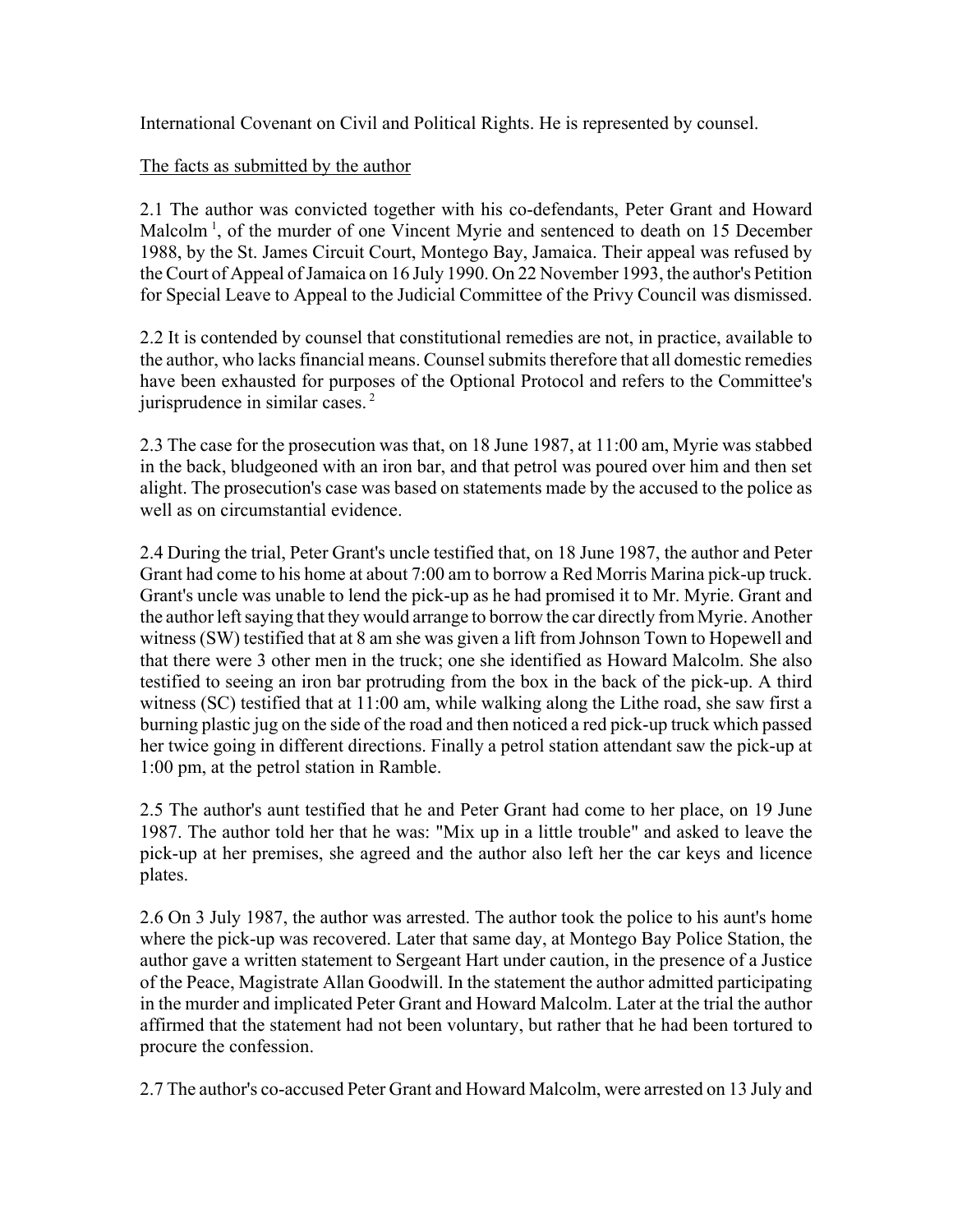2 July 1987 respectively, and gave statements to the police, testifying to their presence at the scene of the murder and implicating the author.

2.8 Although identification parades were held, the author was not identified. He was, however, identified during the trial by Peter Grant's uncle and by the petrol station attendant.

2.9 The statement given by the author was the object of a trial within the trial. After hearing the author, the judge also heard Magistrate Goodwill, Sergeant Hart and Corporal Brown, who denied that there had been duress. The judge admitted the statement into evidence.

2.10 At the trial, all three defendants gave statements from the dock denying their own participation but implicating the other two.

2.11 It is stated that the case has not been submitted to another procedure of international investigation or settlement.

#### The complaint:

3.1 The author claims that the ill-treatment he was submitted to by the investigating officer, in order that he sign a confession, constitutes a violation of articles 7,  $10(1)$  and  $14(3)(g)$  of the Covenant. The author claims, through letters to counsel, that he was severely beaten with a steel cable and a club, nails driven through his fingers and that he was subjected to electric shock.

3.2 Counsel points out that the author was held on death row for six years awaiting execution. It is claimed that the "agony and suspense" derived from such a long period on death row constitutes cruel, inhuman and degrading treatment. Reference is made to the decision of the Judicial Committee of the Privy Council in the case of **Pratt and Morgan**<sup>3</sup> , where it was held, **inter alia**, that the delay in the carrying out of the execution constitutes cruel, inhuman and degrading treatment. It is further submitted that the delay in this case is on its own sufficient to constitute a violation of articles 7 and 10, paragraph 1. It is further submitted that the conditions at St Catherine's District Prison amount to a violation of the author's rights under articles 7 and 10(1). In this context, the author refers to an incident on 6 September 1992 during which he was allegedly beaten by a warder 4.

3.3 It is further submitted that the author is the victim of a violation of article 14(3)(d), since the author was not represented at his appeal by a lawyer of his choice and since that lawyer did not advance all the grounds for appeal which the author would have seen argued.

3.4 Counsel claims that the trial judge in his summing-up misdirected the jury as to the admissibility of the statement given by the author to the police. In this connection, counsel submits that once a statement has been admitted into evidence it is still for the jury to decide if they are satisfied that it was properly obtained. Counsel claims that any comment from the learned judge regarding the admissibility of the statement carries the risk of influencing the jury. It is submitted that the correct practice would have been for the judge to say nothing about having admitted the statement in evidence, simply to tell the jury that they were to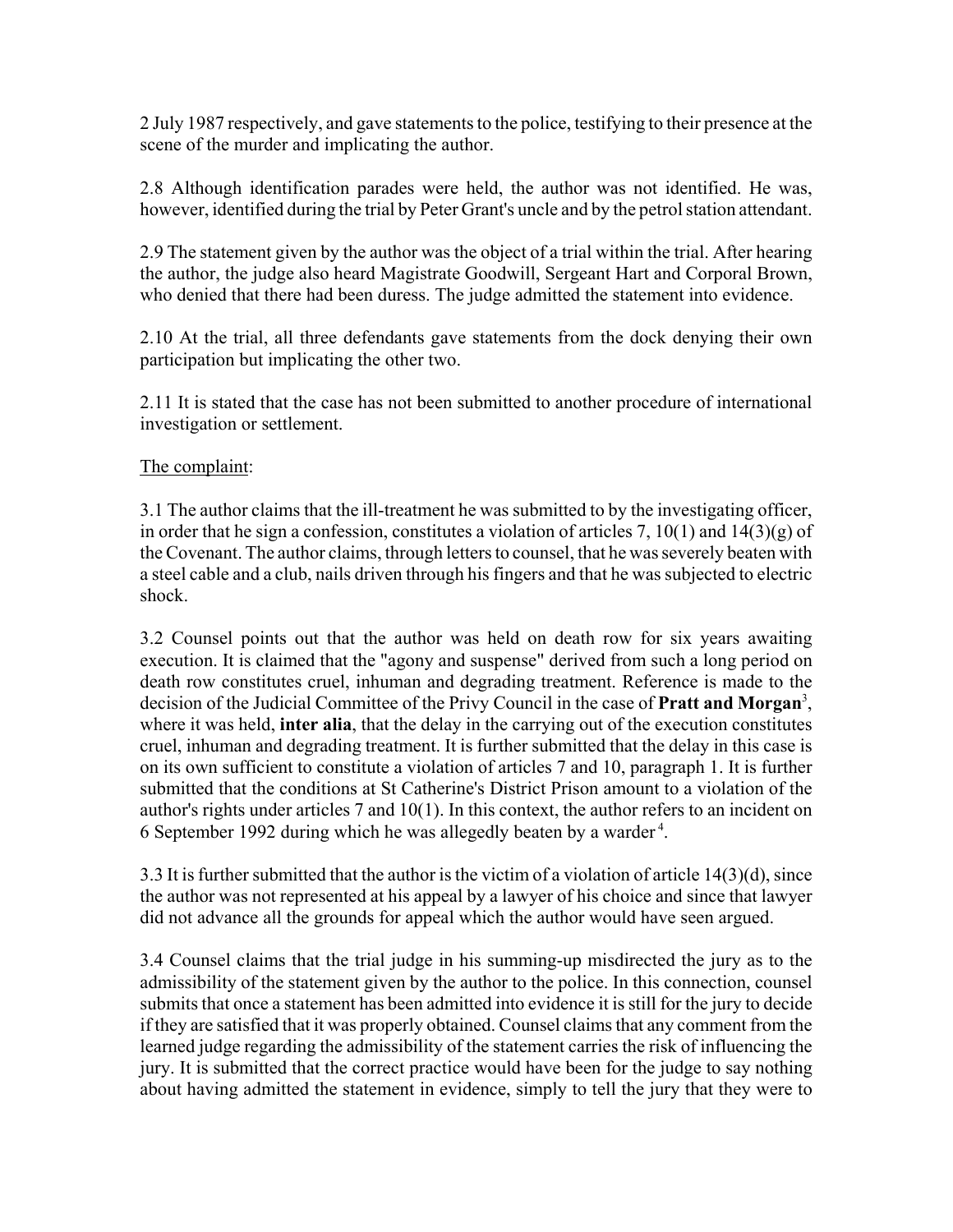consider the statement themselves and decide if it could be relied upon. Moreover, it is argued that although the trial judge properly directed the jury in that a statement under caution of one defendant is not evidence against the other defendants, it was improper for him to compare and contrast the statements of the three defendants. Counsel claims that the judge's directions constitute a denial of justice in violation of article 14(1) of the International Covenant on Civil and Political Rights.

#### State party's observations

4.1 In its submission of 10 February 1995, the State party does not raise objections to the admissibility of the communication and addresses the merits, in order to expedite the disposition of the case.

4.2 The State party contests the author's allegations and denies, in particular, that he was subjected to any form of physical ill-treatment. In this context reference is made to the trial within the trial which was conducted to determine whether the author's statement had been procured under duress. The State party contends that the examination of the matter by the Jamaican courts is determinative, since it is an issue of fact and evidence upon which the Committee has emphasized that is not competent to adjudicate.

4.3 It is contended that the fact that the author was on death row for a period of five years prior to the commutation of his sentence does not constitute cruel and inhuman treatment. "This is not the principle stated in Pratt and Morgan v. Attorney General of Jamaica. Instead it is the Ministry's view that the circumstances of each case must be examined in accordance with the applicable legal principles in order to arrive at the appropriate decision. This opinion is also found in the Committee's jurisprudence, particularly in the Pratt and Morgan v. Jamaica decision, para. 13.6 'In principle prolonged judicial proceedings do not **per se** constitute cruel, inhuman or degrading treatment even if they can be a source of mental strain for the convicted prisoners.'"

4.4 As regards the allegation that the author was denied adequate time to prepare his defence and to communicate with counsel as provided for in Article 14, the Ministry contends that the Government of Jamaica did nothing to prevent communication between the author and his attorneys. "It is clear that the obligations under the Covenant relate to actions or omission by the State which deprive an applicant of the rights set out therein. The breaches of those rights alleged by the author in respect of Article 14 cannot be attributed to the State as they relate to the conduct of his defence by his attorneys. The State cannot accept responsibility for the conduct of a case by an attorney."

4.5 As to the author's allegations concerning the summing up of the judge and the directions to the jury, the State party points out that those issues are matters which may properly be argued as grounds of appeal. Since the author failed to avail himself of the opportunity to have those issues dealt with on appeal, he cannot now argue that the judge's directions constitute a breach of article 14.

#### Counsel's comments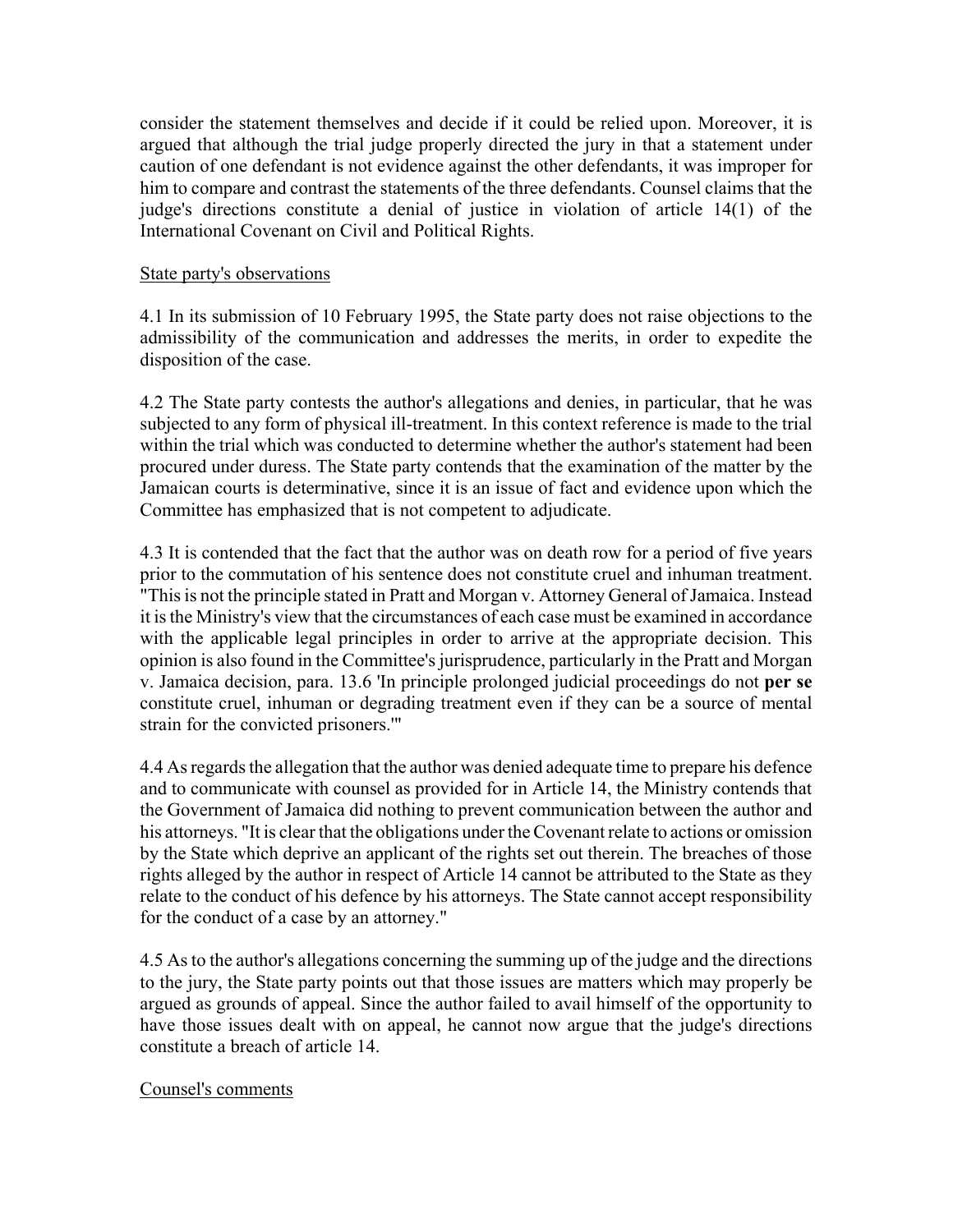5.1 In his submission of 7 March 1995 counsel agrees to the examination of the merits at this stage.

5.2 With regard to the author's claim that he was subjected to torture and ill-treatment in order to force him to confess, author's counsel submits that the State party's blanket denial is no substitute for a proper investigation. The reference to an alleged absence of proof of any severe injury or permanent disability of the author is not supported by any medical evidence from the State Party. Counsel stresses that the author has maintained his allegations of ill-treatment since he denounced them at trial, that he has given specific details of the forms of ill-treatment endured, including in correspondence to counsel ("all the marks can be seen on my body", letter of 10 June 1989), which was appended to the communication and submitted to the State party for its observations. No observations were forthcoming.

5.3 As to the "death row phenomenon", author's counsel refers to the judgment of the Judicial Committee of the Privy Council in Pratt and Morgan v. Attorney General of Jamaica, holding that "in any case in which execution is to take place more than 5 years after sentence, there will be strong grounds for believing that the delay is such as to constitute inhuman and degrading punishment". The Judicial Committee further held that a State "must accept the responsibility for ensuring that execution follows as swiftly as practical after sentence, allowing a reasonable time for appeal and consideration of reprieve."

5.4 Counsel further refers to the Committee's General Comment on article 7, which states that "...when the death penalty is applied by the State party for the most serious crimes ... it must be carried out in such a way as to cause the least possible physical pain and suffering." Counsel submits that any execution that would take place more than five years after conviction would result in such pain and suffering in violation of article 7.

5.5 With regard to the State party's accountability for the conduct of legal aid counsel, the author refers to the Committee's Views in Little v. Jamaica (Communication No. 283/1988), in which the Committee held that "In cases on which capital sentence may be pronounced, it is axiomatic that sufficient time be granted to the accused and his counsel to prepare the defence for the trial." Once assigned, legal aid counsel must provide "effective representation."

# Decision on admissibility and examination of the merits:

6.1 Before considering any claims contained in a communication, the Human Rights Committee must, in accordance with rule 87 of its rules of procedure, decide whether or not it is admissible under the Optional Protocol to the Covenant.

6.2 The Committee has ascertained, as required under article 5, paragraph 2(a), of the Optional Protocol, that the same matter is not being examined under another procedure of international investigation or settlement.

6.3 The Committee notes that the State party does not raise objections to the admissibility of the communication and has submitted its observations on the merits in order to expedite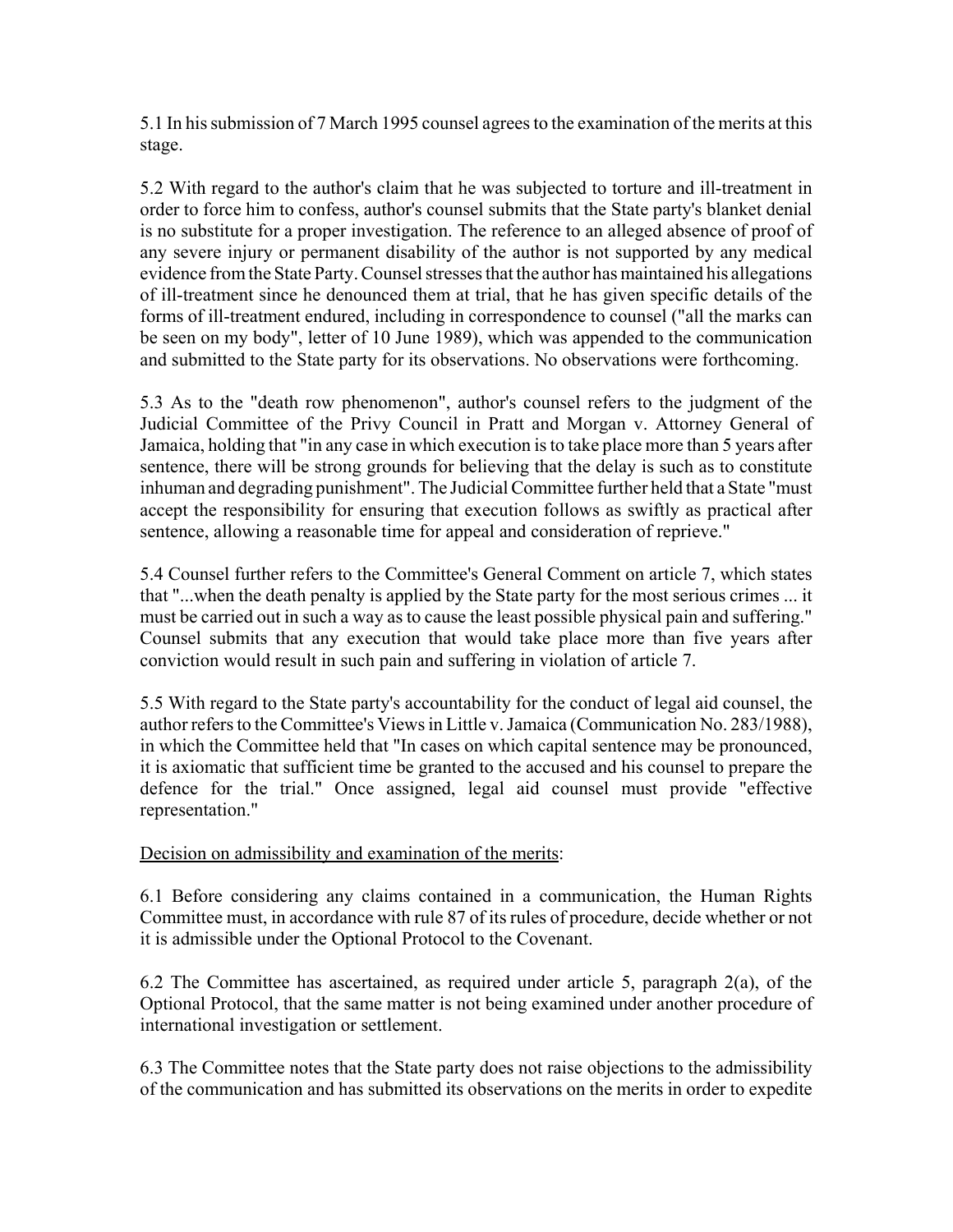the procedure. The Committee further notes that counsel for the author agrees to the examination of the merits of the communication at this stage.

6.4 While prepared to declare the communication admissible, the Committee has nonetheless examined whether all of the author's allegations satisfy the Committee's well established admissibility criteria.

6.5 With regard to the author's allegations that he was tortured in order to induce him to confess, the Committee notes that this was the subject of a trial within the trial to determine whether the author's statement was admissible evidence. In this connection the Committee refers to its prior jurisprudence and reiterates that it is generally for the courts of States parties to the Covenant to evaluate facts and evidence in a particular case and notes that the Jamaican courts examined the author's allegations and found that the statement had not been procured through duress. In the absence of a clear showing of bias or misconduct by the judge, the Committee cannot reevaluate the facts and evidence underlying the judge's finding. Accordingly, this part of the communication is inadmissible as incompatible with the provisions of the Covenant, pursuant to article 3 of the Optional Protocol.

6.6 With regard to the judge's instructions to the jury, the Committee reaffirms its jurisprudence that it is not within its competence to review specific instructions to the jury by a trial judge, unless it can be ascertained that the instructions to the jury were clearly arbitrary or amounted to a denial of justice. The material before the Committee, including the written judgment of the Court of Appeals, does not show that the trial judge's instructions or the conduct of the trial suffered from such defects. Accordingly, this part of the communication is inadmissible as incompatible with the provisions of the Covenant, pursuant to article 3 of the Optional Protocol. 5

7. As to the author's other allegations, the Committee declares them admissible and proceeds, without further delay, to the examination of the substance of the claims, in the light of all the information made available to it by the parties, as required under article 5, paragraph 1, of the Optional Protocol.

8.1 The Committee has noted counsel's argument that the six years Mr. Chaplin spent on death row amounted to inhuman and degrading treatment within the meaning of article 7. The Committee is fully aware of the **ratio decidendi** of the judgement of the Judicial Committee of the Privy Council of 2 November 1993 in the case of **Pratt and Morgan**, which has been adduced by counsel, and has taken note of the State party's reply in this respect. In the absence of special circumstances, such as procedural delays imputable to the State party, the Committee reaffirms its jurisprudence that prolonged judicial proceedings do not **per se** constitute cruel, inhuman and degrading treatment, and that, in capital cases, even prolonged periods of detention on death row cannot generally be considered to constitute cruel, inhuman or degrading treatment<sup>6</sup>. In the instant case the Committee does not consider that the length of the author's detention on death row constituted a violation of article 7 of the Covenant.

8.2 With regard to the author's allegation to have been subjected to ill-treatment on 6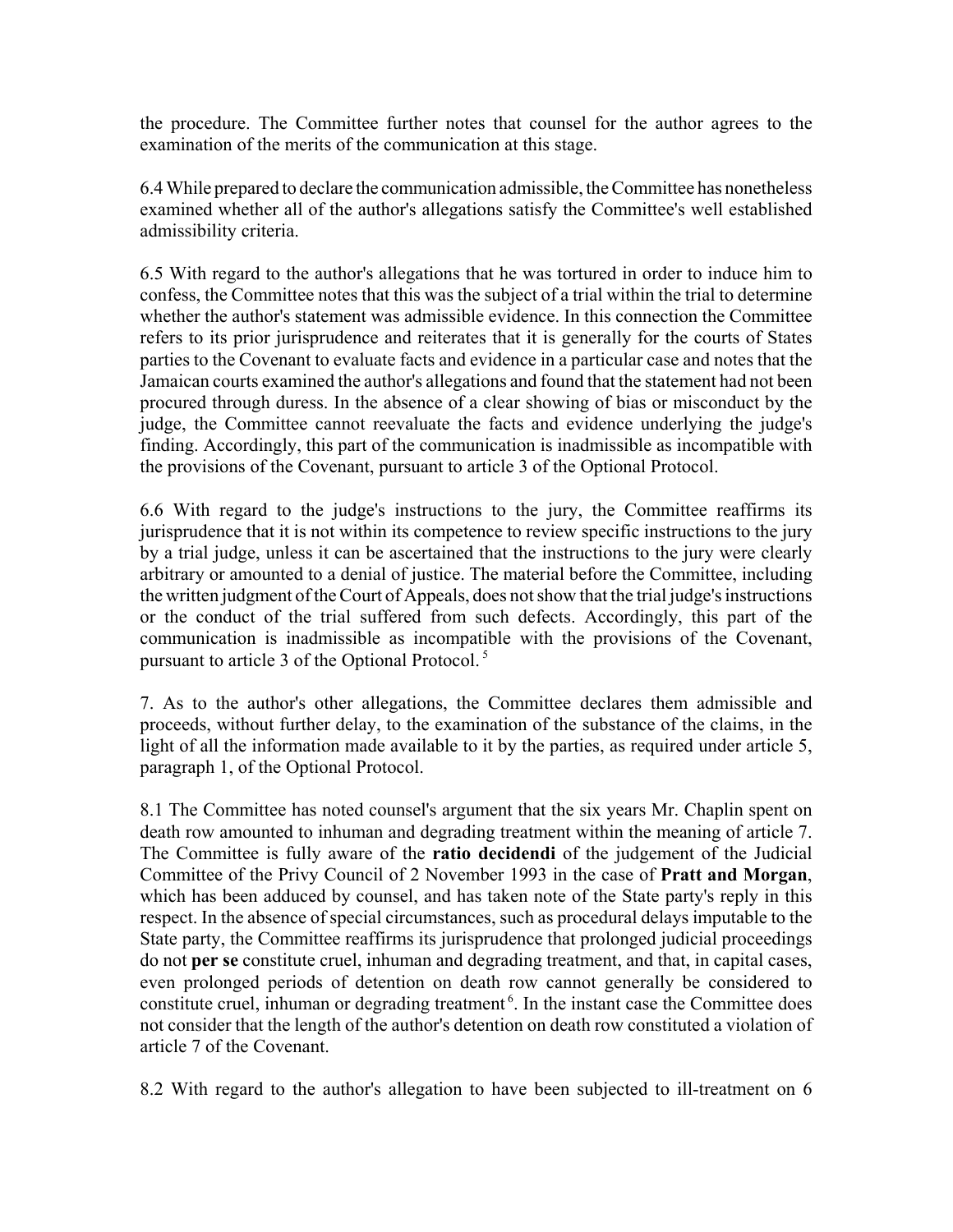September 1992 by prison warders, the Committee notes that the author has made very precise allegations, including to the Parliamentary Ombudsman and to the Jamaica Council for Human Rights. The State party has not submitted any medical evidence or information concerning any official investigation of the alleged events. In these circumstances, the Committee must rely on the author's submissions and finds that article 10, paragraph 1 of the Covenant, has been violated.

8.3 As to the author's representation on appeal, in particular the fact that counsel assigned to him for this purpose was not of his own choosing, the Committee recalls that, while article 14, paragraph 3 (d), does not entitle the accused to choose counsel provided to him free of charge, the Court must ensure that counsel, once assigned, provides effective representation in the interests of justice. The written judgment of the Court of Appeal shows that author's counsel argued the appeal, even if he did not advance all the grounds that the author would have wanted argued. In the circumstances, the Committee finds that the author's right under article 14, paragraph 3 (d) was not violated.

9. The Human Rights Committee, acting under article 5, paragraph 4 of the Optional Protocol to the International Covenant on Civil and Political Rights, is of the view that the facts before it disclose a violation of article 10, paragraph 1, of the Covenant.

10. Pursuant to article 2, paragraph 3 (a), of the Covenant, the author is entitled to an effective remedy, including compensation.

11. Bearing in mind that, by becoming a State party to the Optional Protocol, the State party has recognized the competence of the Committee to determine whether there has been a violation of the Covenant or not and that, pursuant to article 2 of the Covenant, the State party has undertaken to ensure to all individuals within its territory and subject to its jurisdiction the rights recognized in the Covenant and to provide an effective and enforceable remedy in case a violation has been established, the Committee wishes to receive from the State party, within 90 days, information about the measures taken to give effect to the Committee's Views.

 $\mathcal{L}_\text{max}$ 

<sup>1/</sup> Peter Grant and Howard Malcolm have also submitted their cases to the Human Rights Committee; their cases have been registered respectively as communications Nos. 597/1994 and 595/1994. Following the commutation of his sentence, Howard Malcolm withdrew his case, which was accordingly discontinued by the Committee in July 1995.

<sup>2/</sup> Communication No. 445/1991 (**Lynden Champagnie, Delroy Palmer and Oswald Chisholm v. Jamaica**), Views adopted on 18 July 1994.

<sup>3/</sup> **Earl Pratt and Ivan Morgan v. Attorney-General of Jamaica**; PC Appeal No. 10 of 1993, judgment delivered on 2 November 1993.

<sup>4/</sup> The author made a complaint to the Parliamentary Ombudsman on 22 September 1992,